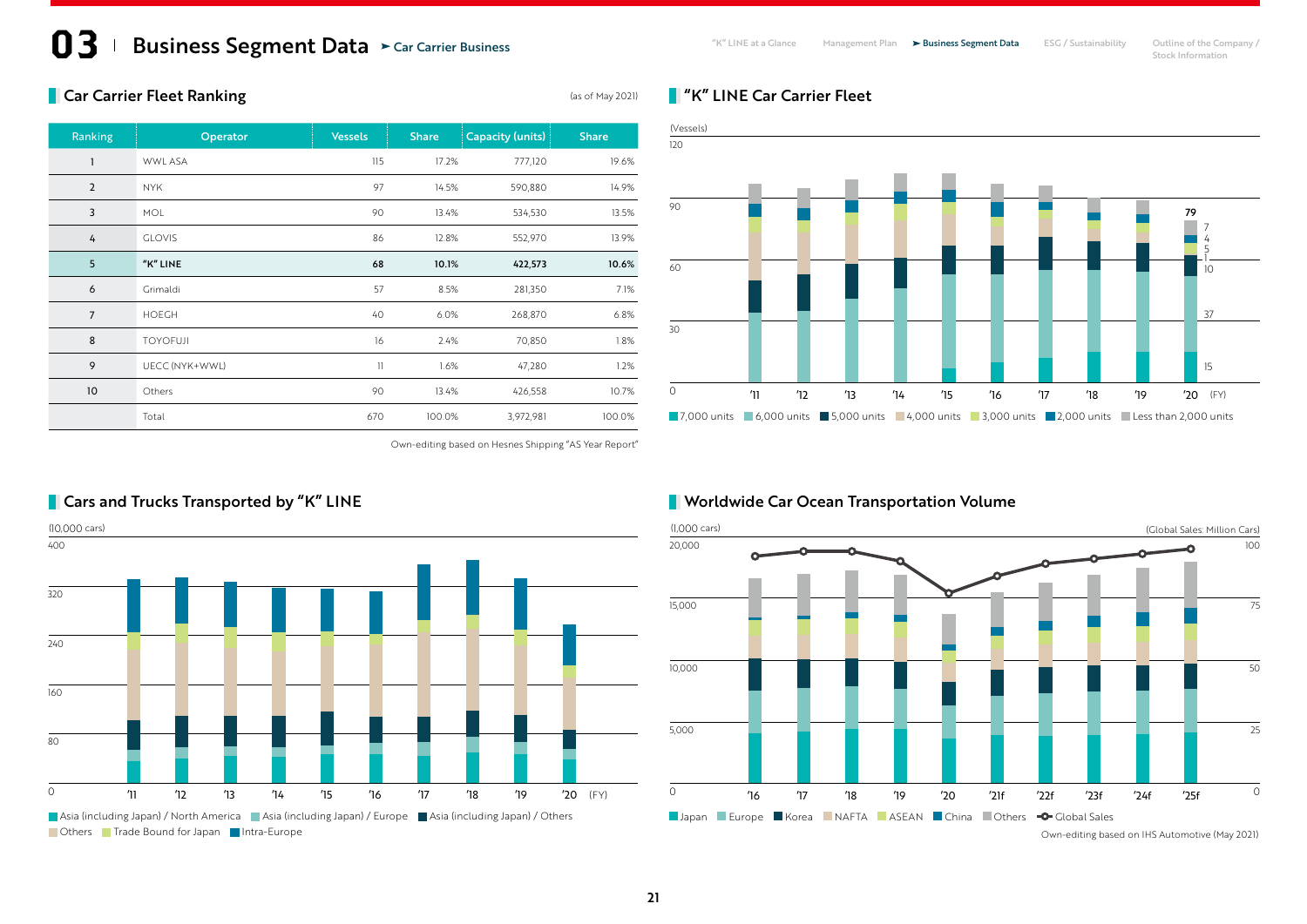# **13** Business Segment Data > Car Carrier Business **Segment Business Carrier Business** All Management Plan > Business Segment Data ESG / Sustainability Outline of the Company / Stock Information Car Carrier Business

Stock Information

North America **Cther North America ELU Russia Cther Europe Middle and Near East** China Other Asia Central America South America Others 500 400 0 300 200 100 (10,000 cars) '11 '12 '13 '14 '15 '16 '17 '18 '19 '20

# **The Total Cars and Trucks Exported from Japan**

# **Japanese Automakers' Overseas Vehicle Production**



## **Pure Car Carrier Fleet Development** (as of January 2021)



### **Japanese Construction Machine Sales Results**



22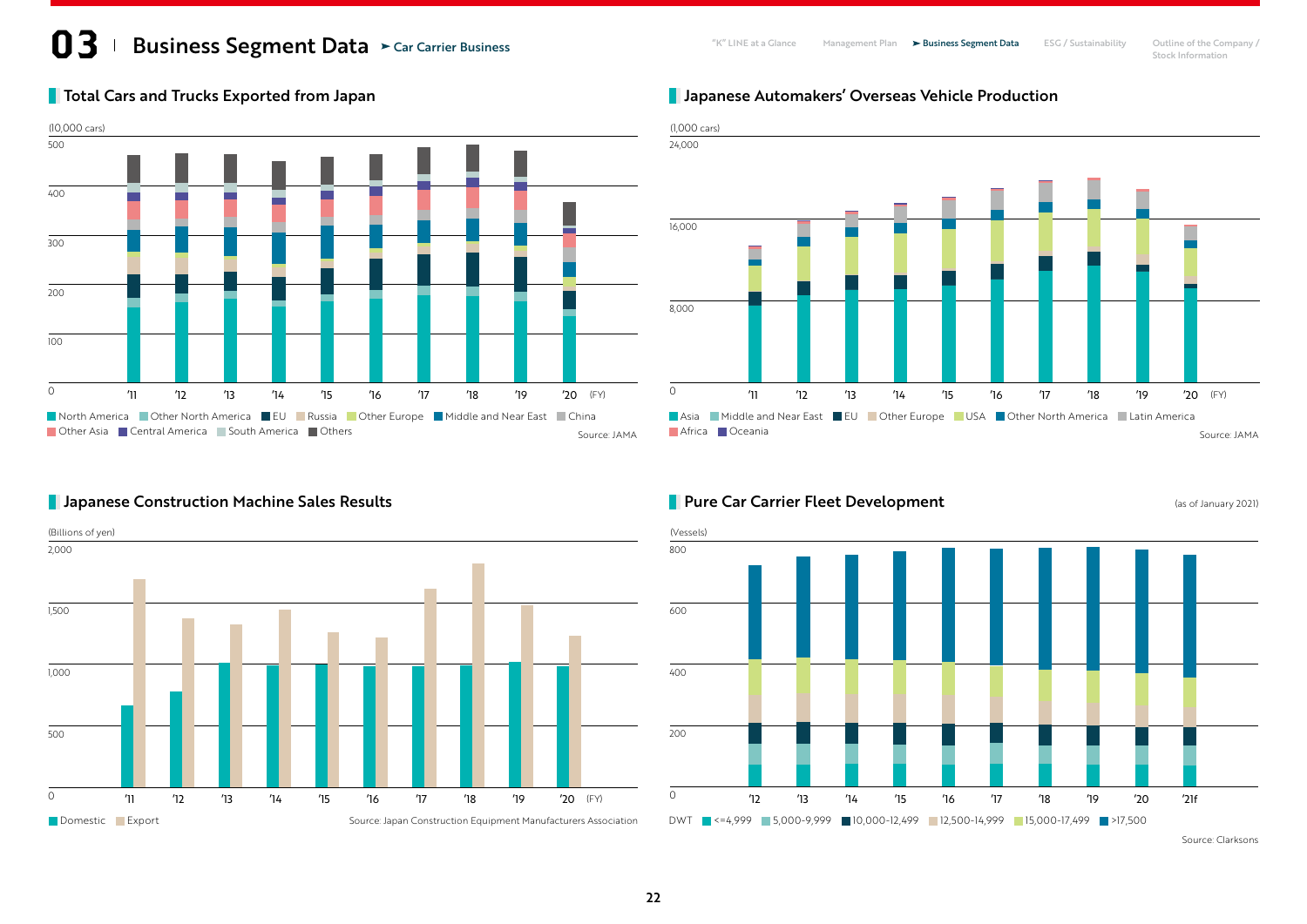# **The Group's Locally Oriented Comprehensive Logistics Services in Asia**

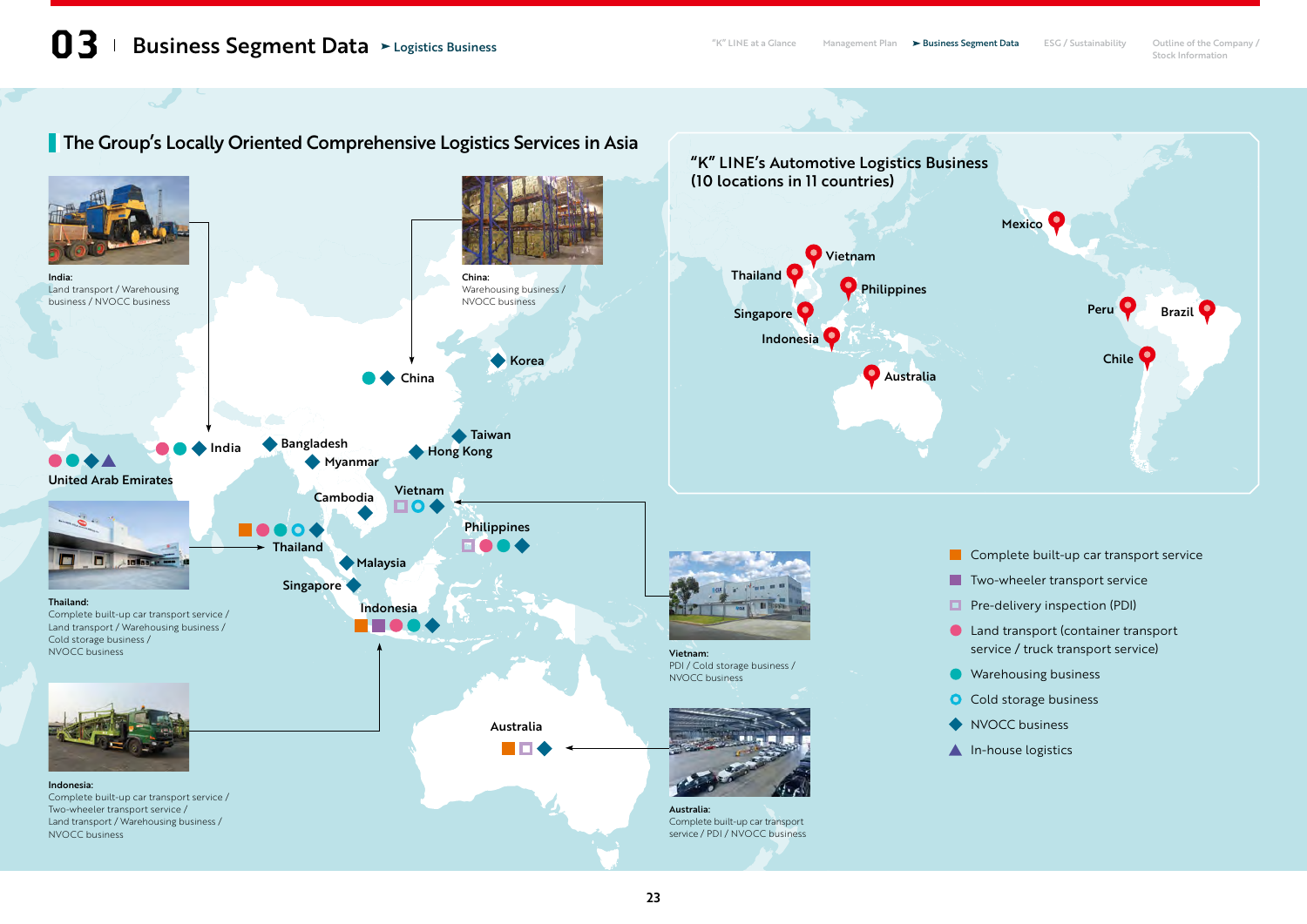### **Fleet Size of Containership Operators** (as of January 2022)

| Ranking        | Operator      | <b>TEU</b> | <b>Vessels</b> | <b>Share</b> |
|----------------|---------------|------------|----------------|--------------|
| 1              | APM-Maersk    | 4,281,100  | 737            | 17.1%        |
| $\overline{2}$ | <b>MSC</b>    | 4,276,918  | 642            | 17.1%        |
| 3              | CMA CGM Group | 3,167,922  | 567            | 12.7%        |
| 4              | COSCO Group   | 2,934,447  | 480            | 11.8%        |
| 5              | Hapag-Lloyd   | 1,751,027  | 253            | 7.0%         |
| 6              | ONE           | 1,542,261  | 210            | 6.2%         |
| $\overline{7}$ | Evergreen     | 1,477,644  | 204            | 5.9%         |
| 8              | <b>HMM</b>    | 819,790    | 75             | 3.3%         |
| 9              | Yang Ming     | 662,047    | 90             | 2.7%         |
| 10             | Wan Hai       | 419,559    | 147            | 1.7%         |
| $\mathbf{1}$   | Zim           | 413,862    | 109            | 1.7%         |
| 12             | PIL           | 266,667    | 83             | 1.1%         |
|                | Others        | 2,956,778  | 1,918          | 11.8%        |
|                | Total         | 24,970,022 | 5,515          | 100%         |

#### **Containership Change for Number of the Company and Capacity Scale**



#### THE Alliance: ONE, Hapag-Lloyd, Yang Ming, HMM OCEAN Alliance: COSCO Group, CMA CGM Group, Evergreen

Members of each alliance

**Trade Capacity Share by Alliance** 

**2M: APM-Maersk, MSC** COME COMPERDING DEVICE A COMPENSION OWN-editing based on Alphaliner

(as of January 2022)

#### **Main Carrier Breakdown of Capacity Operated by Trade** (as of January 2022)





Source: Alphaliner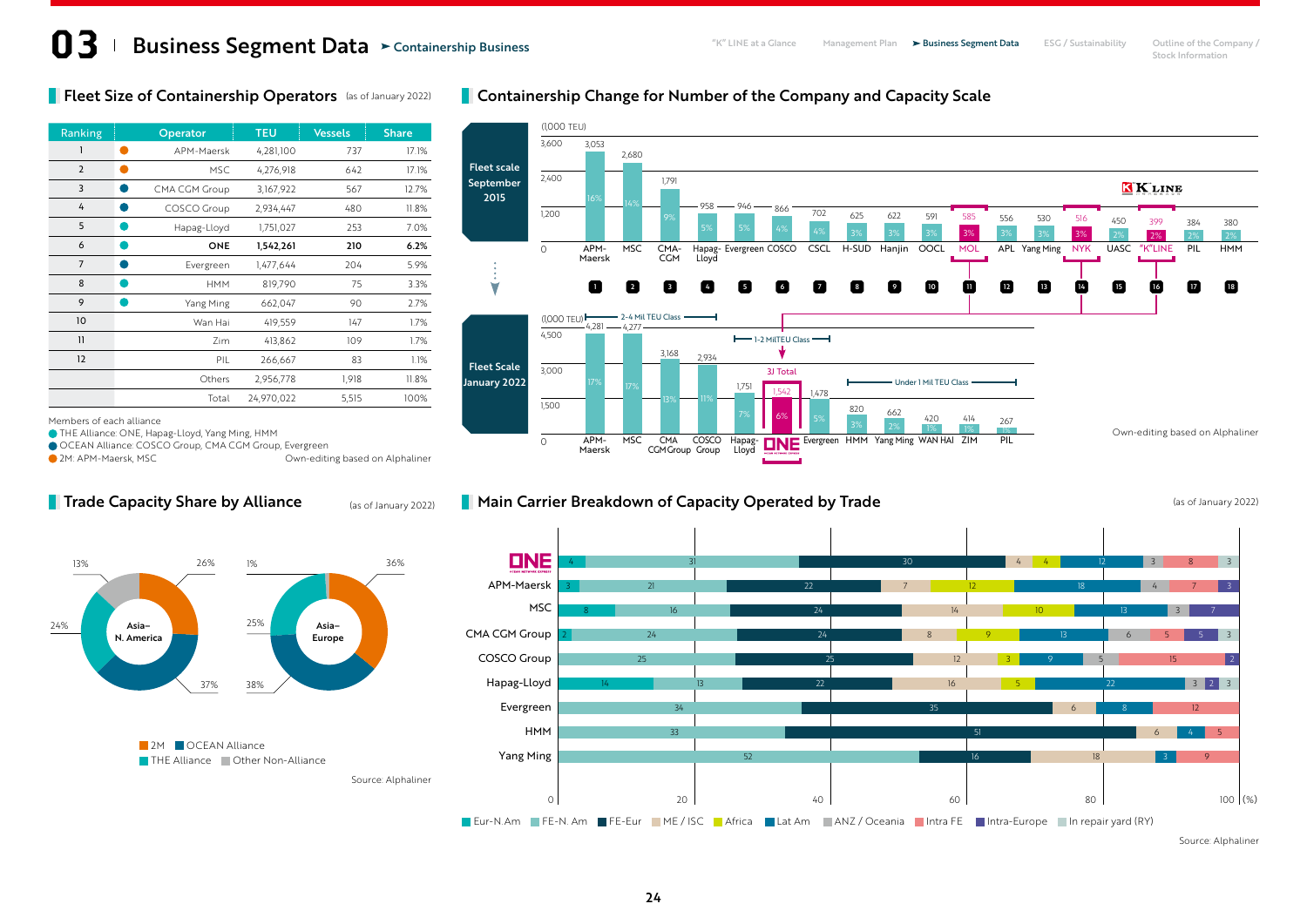# **13** Business Segment Data > Containership Business **Segment Plan Accompany / ESG** / Sustainability Outline of the Company / Containership Business

# **The Shanghai Containerized Freight Index (SCFI)** Container Cargo Movements (2020)



# Europe Asia North America Source: IHS Global Insight Others (incl South-North, Intra Asia) 108.73 mil. TEU (66%) Total 164.01 mil TEU 6.71 mil. TEU (4%) 26.88 mil. TEU (16%) 21.67 mil. TEU (13%)

# **Asia–North America Cargo Volume Asia–Europe Cargo Volume Asia–Europe Cargo Volume**





Westbound (Asia > Europe) Westbound (Asia > Europe) China N.E. Asia S.E. Asia Source: Japan Maritime Center / CTS Eastbound (Europe→Asia) Eastbound (Europe→Asia) China N.E. Asia S.E. Asia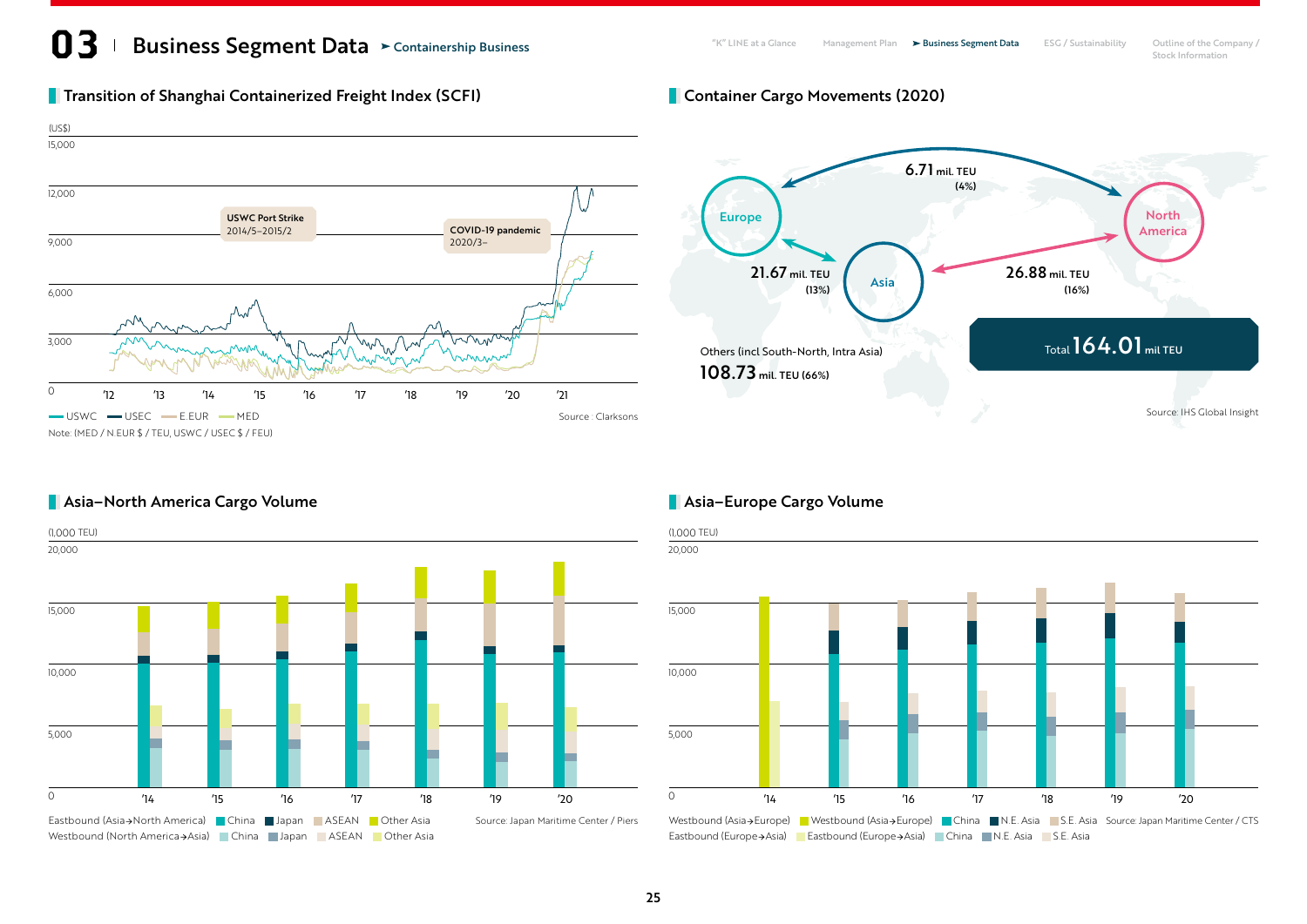## **13** Business Segment Data > Containership Business **Segment Plan Accompany / ESG** / Sustainability Outline of the Company / Containership Business

Stock Information

### **Container Fleet Capacity, Supply and Demand** (as of January 2022)





**Delivery of Very Large Container Ships** (as of January 2022)

### **Conderbook-to-Fleet Ratio Consumersion Conderwater** (as of January 2022)





### **T** "K" LINE Containership Fleet